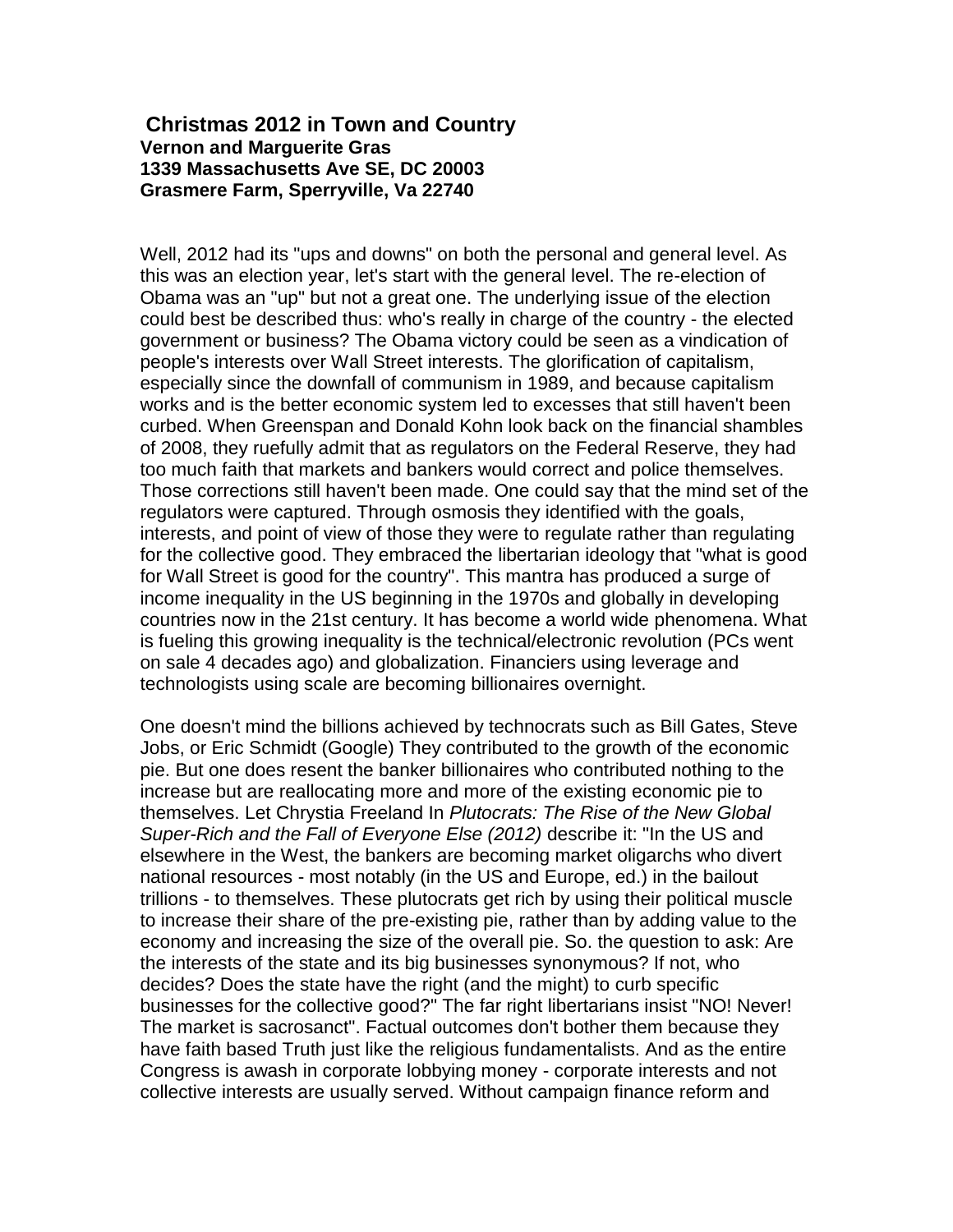removal of the filibuster rule, reason and genuine problem solving won't take place in Congress. Doubt that these reforms will happen under Obama.



Most of what I spoke about in the preceding re economics comes from this book. She's a business reporter, makes her living writing about the economy, knows many plutocrats because she interviewed them, and likes capitalism. The book gives great insight into the global economy.

The American people can't even get their representatives in Congress to protect them from wackos who can purchase rifles at any gun show that shoot 100 rounds in less than one minute. Including the Sandy Hook massacre, there were 16 mass killings in the US in 2012 using such weapons. This is shameful. Hundreds of people dead so that the arms manufacturers (NRA) can make greater profits? The same scenario of corporate profit effectively blocking collective good plays out with environmental issues, too.

But let's leave this. On the personal level, the highlight of the year for me was a long overdue trip to Europe (Glasgow, Berlin, Wuerzburg, Kaufbeuren, Augsburg,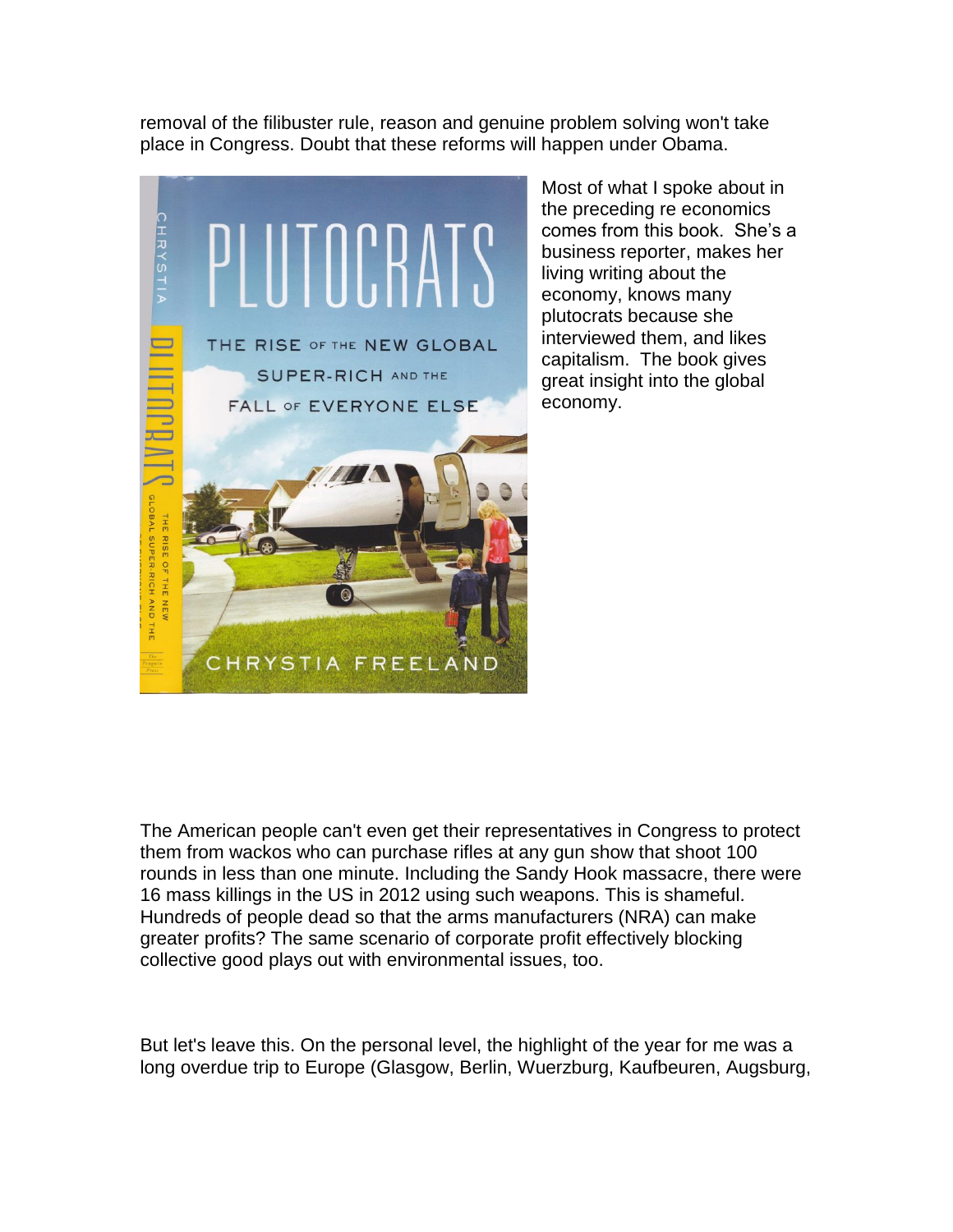Madrid) instigated by Juergen Konrad who threw a magnificent reunion in Kaufbeuren of old classmates from 25 years ago (and who came - 120+ of them !). As house gifts to my four hosts during the trip, I gave them T. Colin Campbell, *The China Study.* Because I've become a non-dairy vegetarian, I alerted them that they should prepare for my coming as if Jesus were making a house call. They did observe the dietary amenities. Using *The China Study* as my sacred scripture, I attempted to change their (and the prevailing) view that heart disease, strokes, cancer, and diabetes were just natural results of aging, instead of being due to bad nutrition. If every cell in your body is replaced in circa 7 years and you get heart disease, cancer, or diabetes, could it be that something is wrong with your intake? You betcha! As Goethe said, "Man ist was man iszt" (you are what you eat). The companion volume to *The China Study* is Caldwell Esselstyn *Prevent and Reverse Heart Disease* which is a proven nutrition based *cure* of heart disease. Drugs don't cure anything, they just relieve symptoms. After his by-pass surgery, Bill Clinton followed Esselstyn's plan and is certainly looking great these days. He's also very intelligent, not stupid, even though a bit randy. So, relatives and friends, go and save your life from premature departure.

My trip to Madrid was really to visit the Guggenheim Museum in Bilbao. Without doubt, it is the greatest edifice built in the 20th century. It's a sculpted building and ranks right up there with the Parthenon and Gothic Cathedrals. Go see it before you die. It needs a whole day (See pictures). It owns two large Anselm Kiefer paintings, too.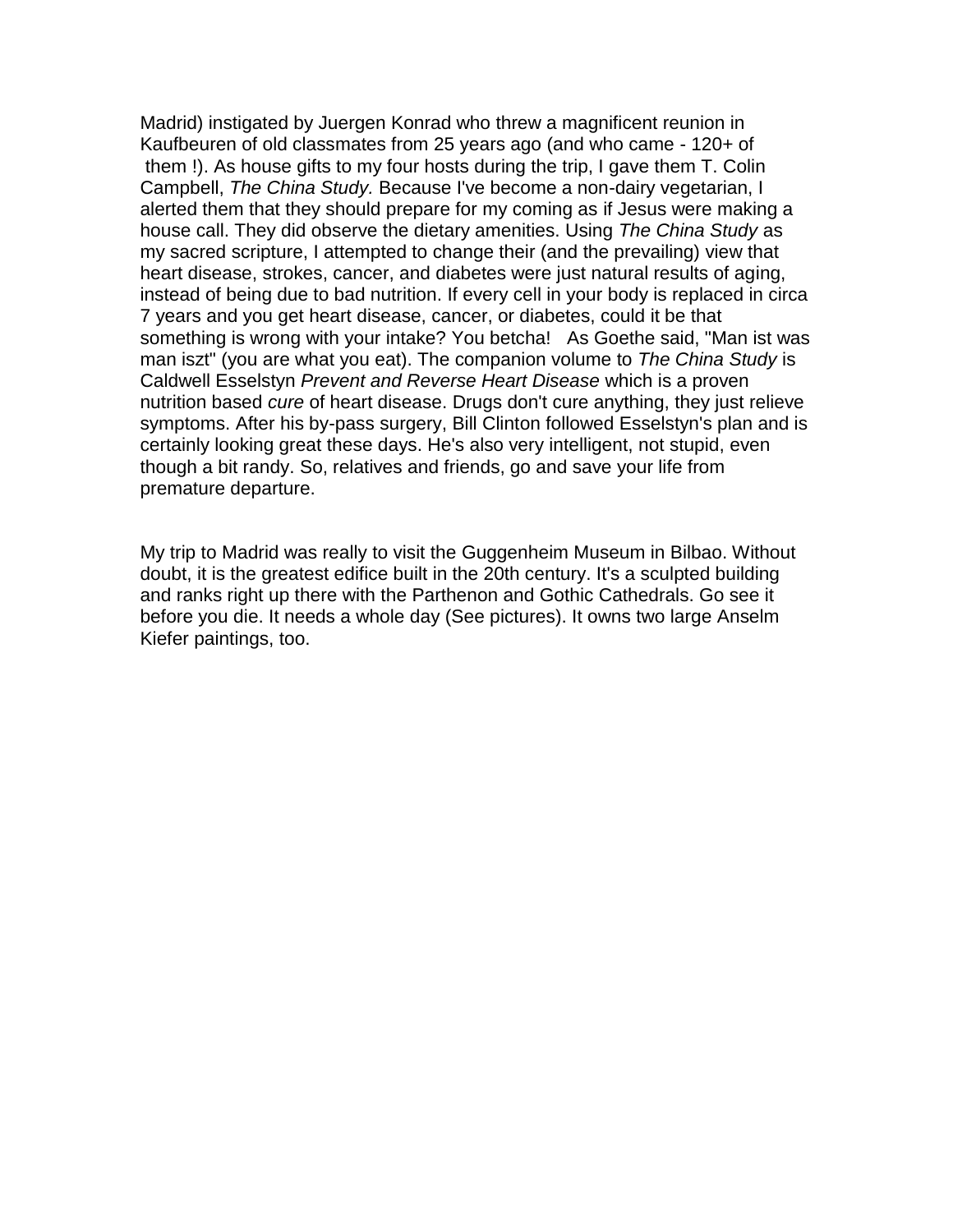

Climate change affected the US big time in 2012. Too much rain and floods in New England, widespread drought in the midwest corn belt, a lot more tornadoes and severe storms in the south and coastal areas. Three big trees went down on the farm - one a majestic red oak that damaged our azalea garden and the bridge to the gazebo. (See pictures) I'll include some seasonal pictures of the farm.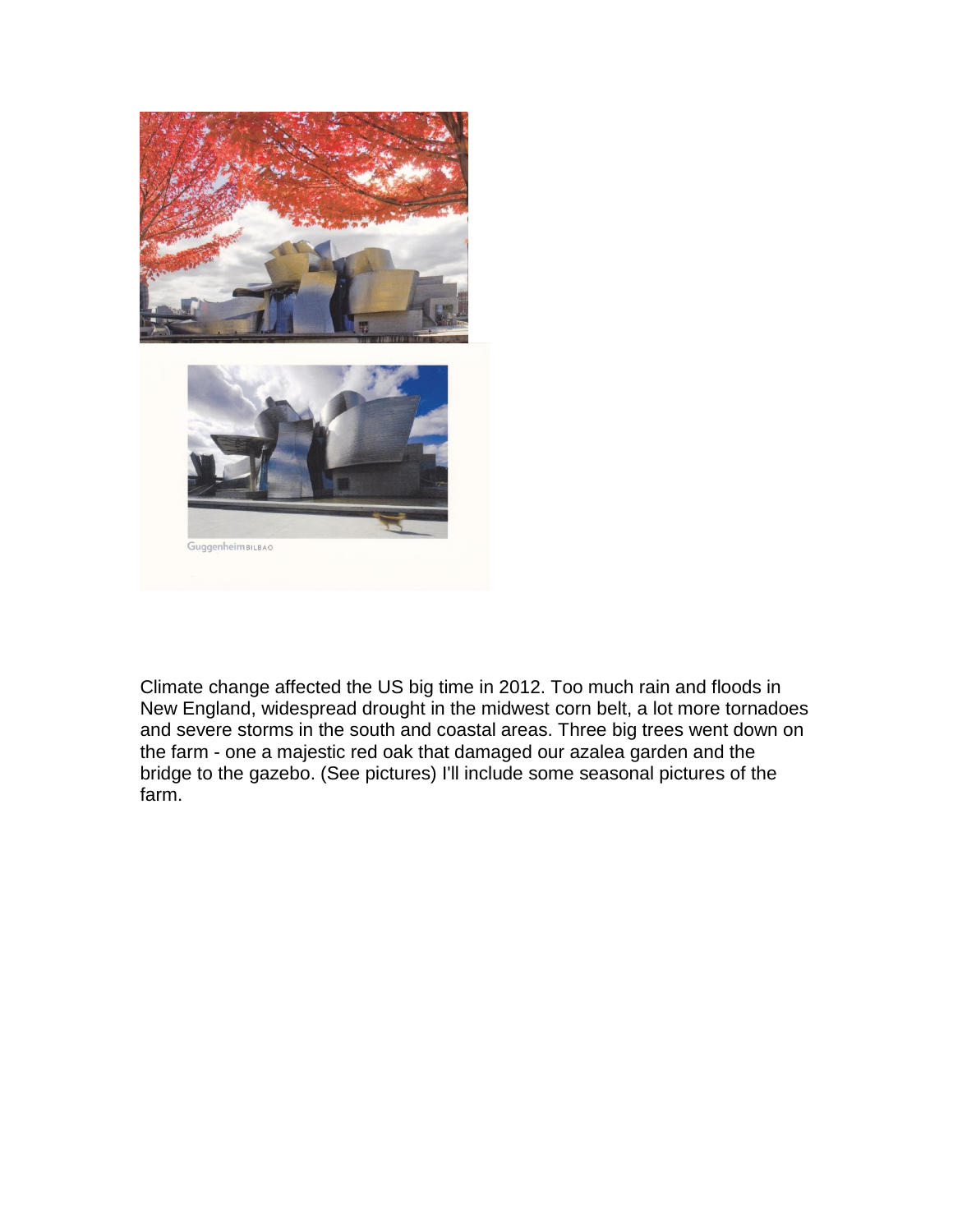



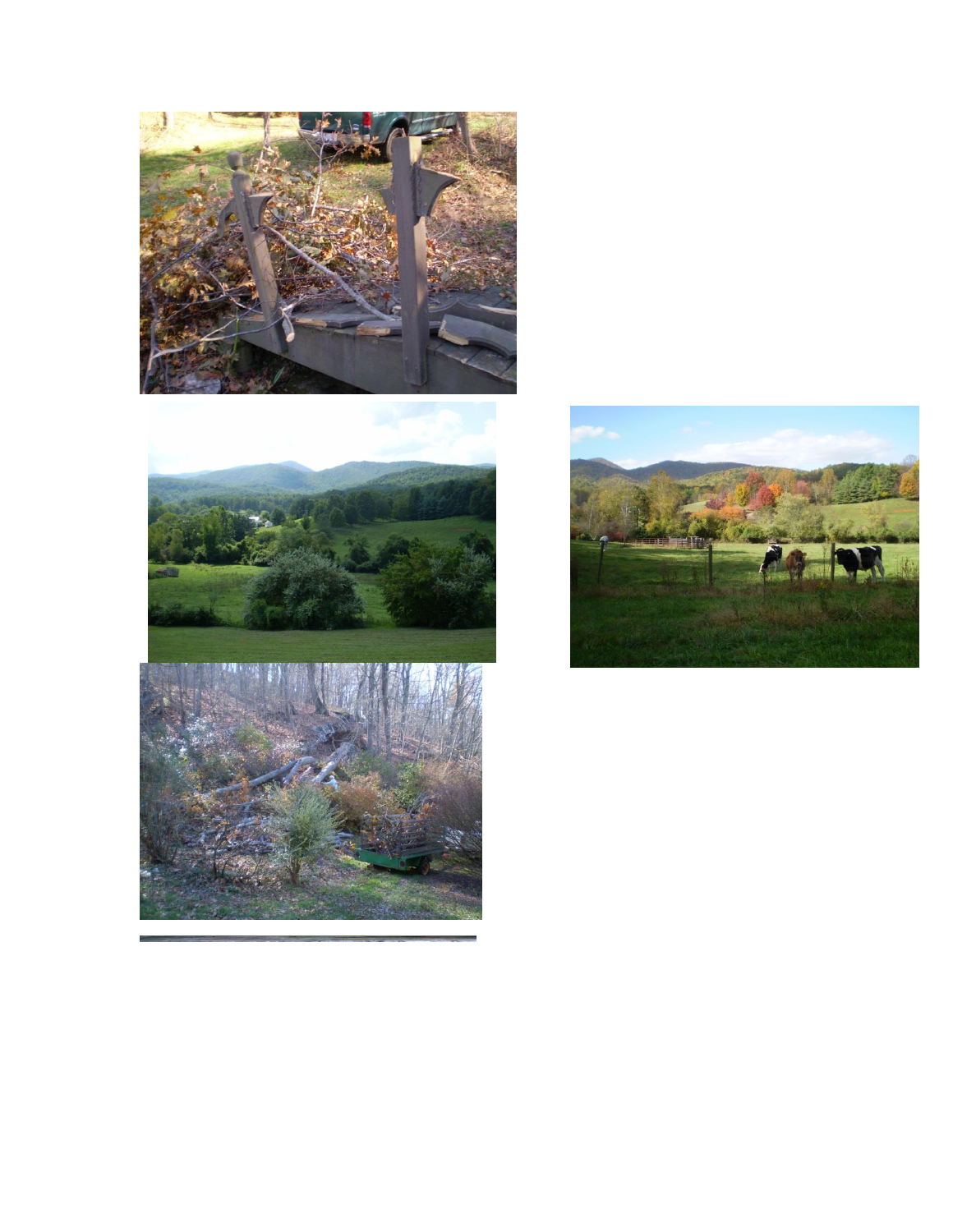

In DC, I added to my wall collection of masks and other pinups. And I gave our townhouse a new paint job, a facial rejuvenation. (See pictures)

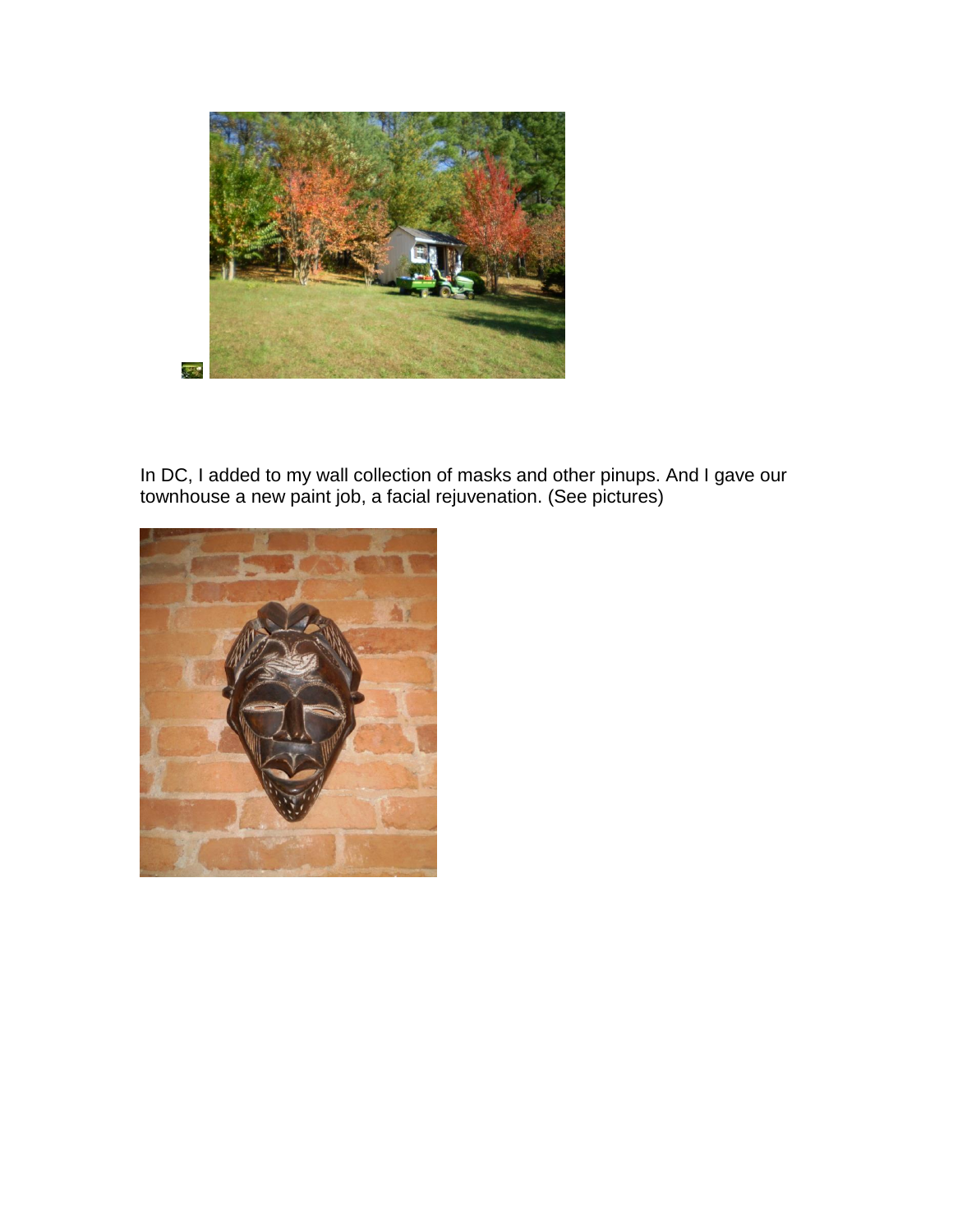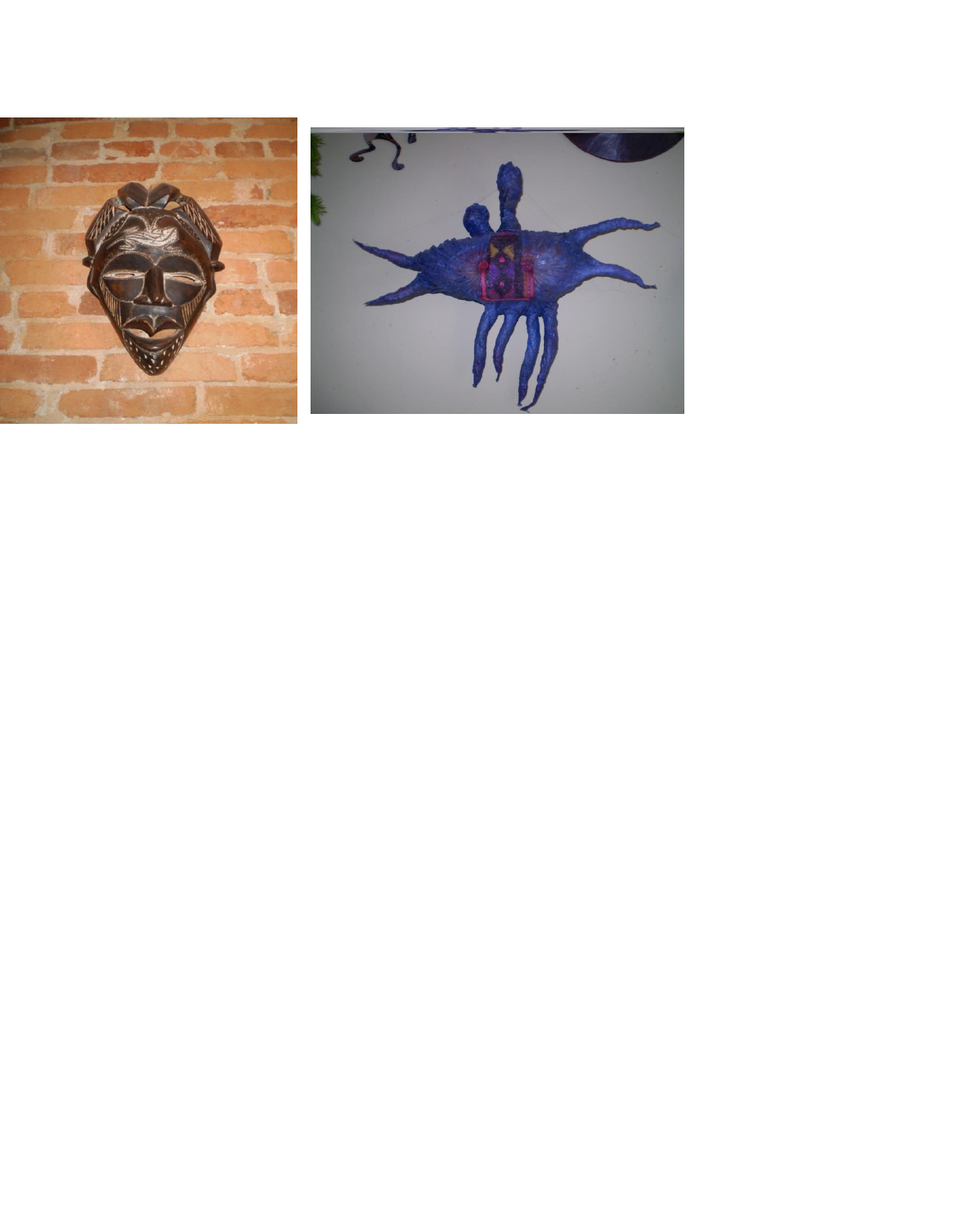